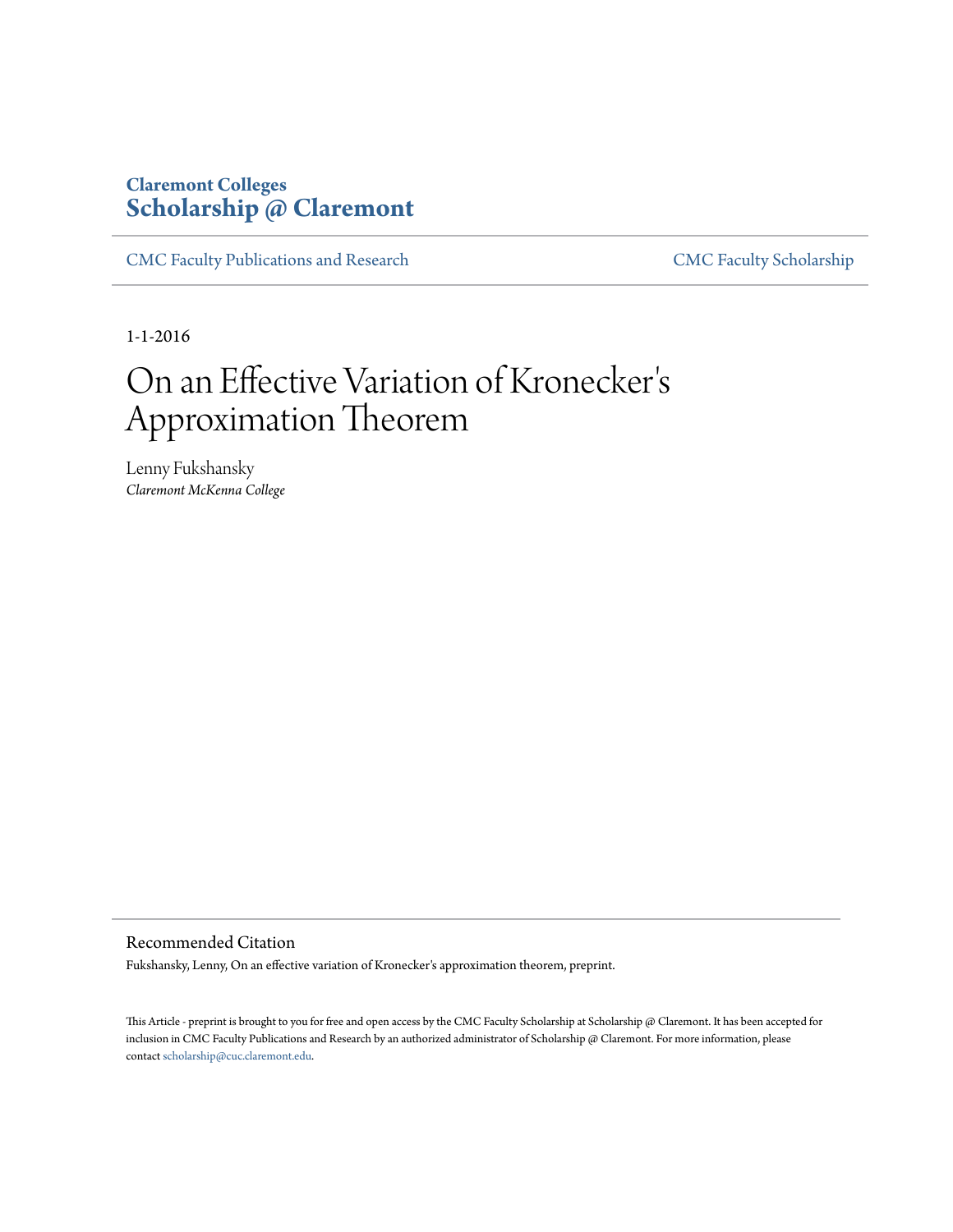## ON AN EFFECTIVE VARIATION OF KRONECKER'S APPROXIMATION THEOREM

#### LENNY FUKSHANSKY

ABSTRACT. Let  $\Lambda \subset \mathbb{R}^n$  be an algebraic lattice, coming from a projective module over the ring of integers of a number field  $K.$  Let  $Z \subset \mathbb{R}^n$  be the zero locus of a finite collection of polynomials such that  $\Lambda \nsubseteq Z$  or a finite union of proper full-rank sublattices of Λ. Let  $K_1$  be the number field generated over K by coordinates of vectors in  $\Lambda$ , and let  $L_1, \ldots, L_t$  be linear forms in n variables with algebraic coefficients satisfying an appropriate linear independence condition over  $K_1$ . For each  $\varepsilon > 0$  and  $\boldsymbol{a} \in \mathbb{R}^n$ , we prove the existence of a vector  $x \in \Lambda \setminus Z$  of explicitly bounded sup-norm such that

 $\|L_i(\boldsymbol{x}) - a_i\| < \varepsilon$ 

for each  $1 \leq i \leq t$ , where  $\| \ \|$  stands for the distance to the nearest integer. The bound on sup-norm of  $x$  depends on  $\Lambda$ ,  $K$ ,  $Z$ , heights of linear forms, and  $\varepsilon$ . This presents a generalization of Kronecker's approximation theorem, establishing an effective result on density of the image of  $\Lambda \setminus Z$  under the linear forms  $L_1, \ldots, L_t$  in the t-torus  $\mathbb{R}^t/\mathbb{Z}^t$ .

### 1. Introduction

<span id="page-1-1"></span>Let  $1, \theta_1, \ldots, \theta_t$  be Q-linearly independent real numbers. The classical approximation theorem of Kronecker then states that the set of points

$$
\{(\{n\theta_1\},\ldots,\{n\theta_t\}):n\in\mathbb{Z}\}\
$$

is dense in the t-torus  $\mathbb{R}^t/\mathbb{Z}^t$ , where  $\{\}\$  stands for the fractional part of a real number. This result was originally obtained by Kronecker [\[13\]](#page-12-0) in 1884, and presents a deep generalization of Dirichlet's 1842 theorem on Diophantine approximation [\[5\]](#page-11-0); see, for instance, [\[11\]](#page-12-1) for a detailed exposition of these classical results.

Kronecker's theorem can also be viewed as a statement on density of the image of the integer lattice under collection of linear forms in the torus  $\mathbb{R}^t/\mathbb{Z}^t$  (compare to the famous Oppenheim conjecture for quadratic forms). Specifically, if  $L_1, \ldots, L_t$ are linear forms in n variables with real coefficients  $b_{ij}$  so that the set of numbers 1 and  $b_{ij}$  are linearly indepedent over Q, then for any  $\varepsilon > 0$  and  $\boldsymbol{a} \in \mathbb{R}^t$  there exists  $x \in \mathbb{Z}^n$  such that

<span id="page-1-0"></span>(1) kLi(x) − aik < ε ∀ 1 ≤ i ≤ t,

where  $\| \cdot \|$  stands for the distance to the nearest integer. A nice survey of a wide variety of results related to Kronecker's theorem is given in [\[9\]](#page-11-1). There are also some effective versions of Kronecker's theorem, where the size of the coordinates of the vector  $x$  in [\(1\)](#page-1-0) are bounded, under some additional algebraic assumptions on the

<sup>2010</sup> Mathematics Subject Classification. 11H06, 11G50, 11J68, 11D99.

Key words and phrases. Kronecker's theorem, Diophantine approximation, heights, polynomials, lattices.

The author was partially supported by the NSA grant H98230-1510051.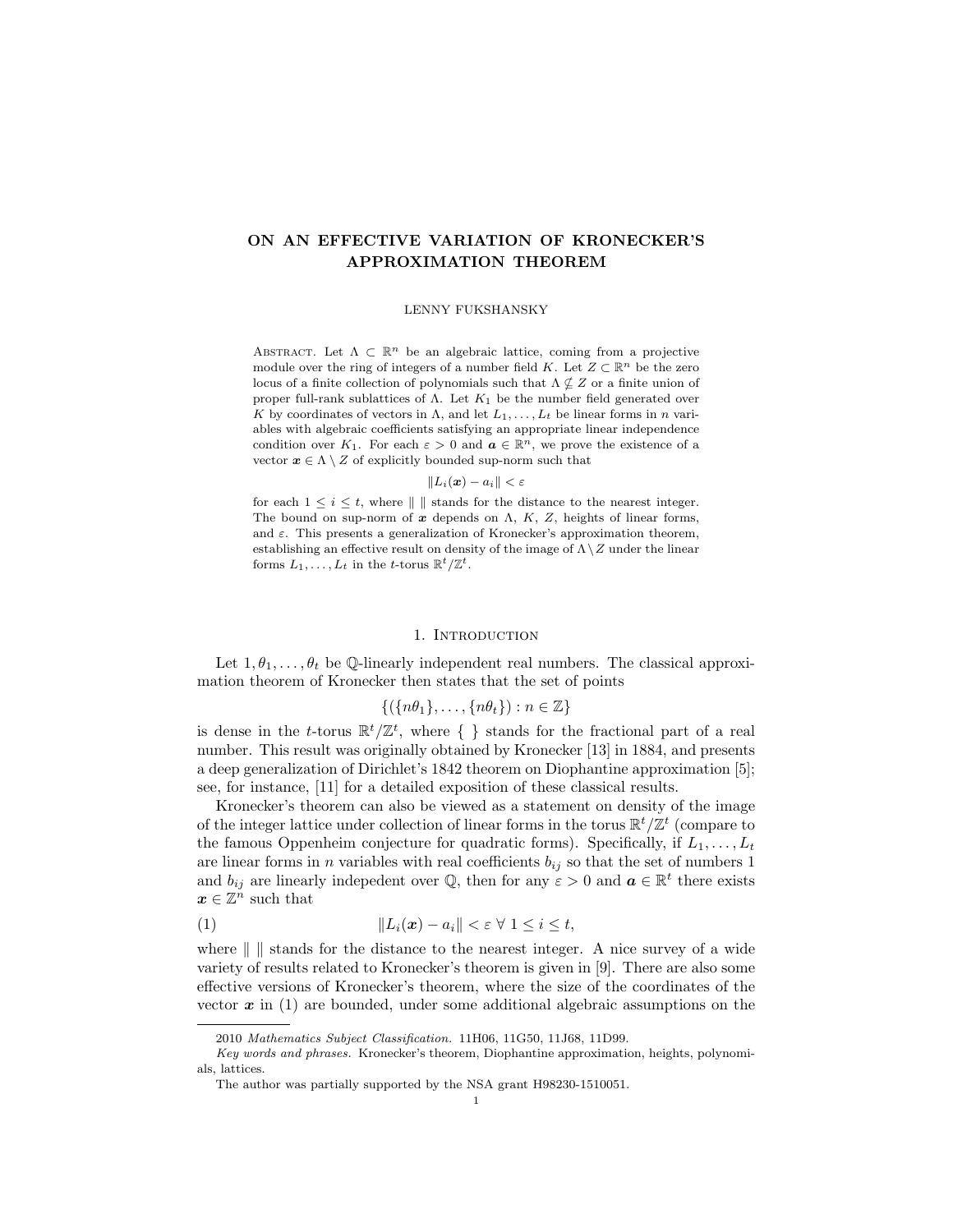coefficients of the linear forms: see, for instance, [\[15\]](#page-12-2), [\[17\]](#page-12-3). The main goal of this note is to extend the previously known effective versions of Kronecker's theorem in two ways:

- (1) allow for the approximating vector  $x$  as in the equation [\(1\)](#page-1-0) above to come from a more general lattice than  $\mathbb{Z}^n$ ,
- (2) exclude vectors from any prescribed union of projective varieties or sublattices not containing this lattice.

To give precise statements of our results, we need some notation.

1. The lattice. Let  $n \geq 1$  be an integer, and for each vector  $\mathbf{x} \in \mathbb{R}^n$  define the sup-norm

$$
|\boldsymbol{x}| := \max_{1 \leq i \leq n} |x_i|.
$$

Let K be a number field of degree  $d = r_1 + 2r_2$  over Q, where  $r_1$  and  $r_2$  are numbers of its real and complex places, respectively, and write  $\mathcal{O}_K$  for its ring of integers. Let  $1 \leq s \leq w$  be integers, and let  $\mathcal{M} \subset K^w$  be an  $\mathcal{O}_K$ -module such that  $\mathcal{M} \otimes_K K \cong K^s$ . Write  $\mathcal{D}_K(\mathcal{M})$  for the discriminant of  $\mathcal{M}$ . Define  $\mathfrak{U}_K(\mathcal{M})$ , a fractional  $\mathcal{O}_K$ -ideal in K, to be

(2) 
$$
\mathfrak{U}_K(\mathcal{M}) = \{ \alpha \in K : \alpha \mathcal{M} \subseteq \mathcal{O}_K^w \}.
$$

We let  $\Lambda_K(\mathcal{M}) \subset \mathbb{R}^{wd}$  be the lattice of rank sd, which is the image of M under the standard Minkowski embedding.

2. The projective varieties. Let  $m \geq 1$  be an integer. For each  $1 \leq i \leq m$ , let  $S_i$ be a finite set of homogeneous polynomials in  $\mathbb{R}[x_1, \ldots, x_{wd}]$  and  $Z(S_i)$  be its zero set in  $\mathbb{R}^{wd}$ , that is,

$$
Z(S_i) = \{ \boldsymbol{x} \in \mathbb{R}^{wd} : P(\boldsymbol{x}) = 0 \text{ for all } P \in S_i \}.
$$

For the collection  $S := \{S_1, \ldots, S_m\}$  of finite sets of homogeneous polynomials, define

(3) 
$$
\mathcal{Z}_{\mathbf{S}} := \bigcup_{i=1}^{m} Z(\mathcal{S}_i),
$$

and

(4) 
$$
M_{\mathcal{S}} := \sum_{i=1}^{m} \max \{ \deg P : P \in \mathcal{S}_i \}.
$$

We allow for the possibility that  $\mathcal{Z}_{\mathbf{S}} = \{0\}$ , in which case we take instead  $M_{\mathbf{S}} = 1$ . Notice that  $\mathcal{Z}_S$  is an algebraic set, which is a union of a finite collection of projective varieties. Assume that the lattice  $\Lambda_K(\mathcal{M})$  is not contained in the set  $\mathcal{Z}_\mathbf{S}$ .

3. The linear forms. Let  $K_1 = K(\Lambda_K(\mathcal{M}))$ , i.e.  $K_1$  is the number field generated over K by the entries of any basis matrix of the lattice  $\Lambda_K(\mathcal{M})$ . Let  $B := (b_{ij})_{1 \leq i \leq t, 1 \leq j \leq wd}$  be a  $t \times wd$  matrix with real algebraic entries so that  $1, b_{11}, \ldots, b_{t(wd)}$  are linearly independent over  $K_1$ , and let  $\ell = [E : \mathbb{Q}]$  where  $E = K_1(b_{11}, \ldots, b_{t(wd)})$ . We will also write  $\ell_v = [E_v : \mathbb{Q}_v]$  for the local degree of E at every place  $v \in M(E)$ . Define t linear forms in wd variables

<span id="page-2-0"></span>(5) 
$$
L_i(x_1,...,x_{wd}) = \sum_{j=1}^{wd} b_{ij} x_j \in \mathbb{R}[x_1,...,x_{wd}] \ \forall \ 1 \leq i \leq t.
$$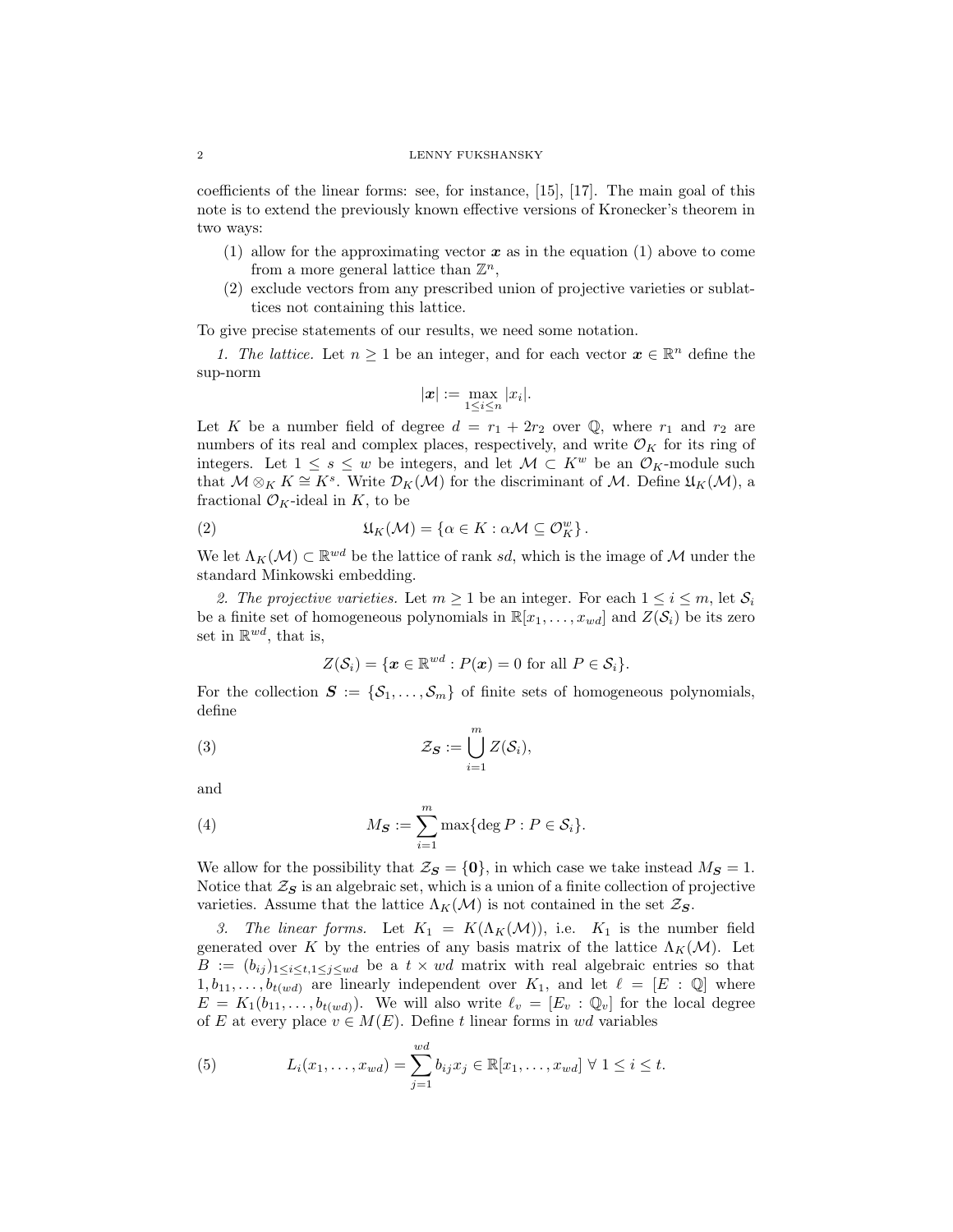Our first goal here is to prove the following effective result on density of the image of the set  $\Lambda_K(\mathcal{M})\setminus\mathcal{Z}_{\mathbf{S}}$  under the linear forms  $L_1,\ldots,L_t$  in the torus  $\mathbb{R}^t/\mathbb{Z}^t$ . Let h denote the usual Weil height on algebraic numbers, as well as its extension to vectors with algebraic coordinates; we recall the definition of height along with other necessary notation in Section [2.](#page-4-0)

<span id="page-3-0"></span>**Theorem 1.1.** Let  $\mathbf{a} = (a_1, \ldots, a_t) \in \mathbb{R}^t$  and  $\varepsilon > 0$ . There exist  $\mathbf{x} \in \Lambda_K(\mathcal{M}) \setminus \mathcal{Z}_S$ and  $p \in \mathbb{Z}^t$  such that

$$
|L_i(\boldsymbol{x}) - a_i - p_i| < \varepsilon
$$

$$
\ and
$$

$$
|\boldsymbol{x}|\leq \mathfrak{a}_K(t,\ell,s)\left(\mathit{sd}M_{\boldsymbol{S}}|\mathcal{D}_K(\mathcal{M})|^{\frac{s}{2}}\right)^{\mathfrak{K}+1}\left((\mathit{wd})^{\frac{3}{2}}h(B)\right)^{\mathfrak{K}}\mathfrak{c}_K(\mathcal{M},\ell,t)\,\,\varepsilon^{-\ell+1},
$$

where the exponent  $\mathfrak{K} = \ell^2(t + 1) - \ell$  and the constants are

$$
\mathfrak{a}_K(t,\ell,s) = 2^{\ell t(\ell-1) + s r_1 \mathfrak{K} + \frac{sd-1}{2}} (t+1)^{3\ell-1} (t!)^{2\ell}
$$

and

$$
\mathfrak{c}_K(\mathcal{M}, \ell, t) = \min \left\{ h(\alpha)^{(\mathfrak{K}+1)sd-1} h(\alpha^{-1})^{\mathfrak{K}} \; : \; \alpha \in \mathfrak{U}_K(\mathcal{M}) \right\}.
$$

One special case of Theorem [1.1](#page-3-0) is when  $\mathcal{Z}_s$  is a union of linear spaces, which means that the point x in question is in  $\Lambda_K(\mathcal{M})$  but outside of a union of sublattices of smaller rank than  $\Lambda_K(\mathcal{M})$ . What if the rank of such sublattices is equal to the rank of  $\Lambda_K(\mathcal{M})$ ? The next theorem addresses this situation.

<span id="page-3-1"></span>**Theorem 1.2.** Let  $\mathbf{a} = (a_1, \ldots, a_t) \in \mathbb{R}^t$  and  $\varepsilon > 0$ . Let  $m > 0$  and  $\Gamma_1, \ldots, \Gamma_m \subset$  $\Lambda_K(\mathcal{M})$  be proper sublattices of full rank and respective determinants  $\mathcal{D}_1, \ldots, \mathcal{D}_m$ , and let  $\mathcal{D} = \mathcal{D}_1 \cdots \mathcal{D}_m$ . Then for every  $\alpha \in \mathfrak{U}_K(\mathcal{M})$  there exist  $\mathbf{x} \in \Lambda_K(\mathcal{M})$  $\bigcup_{i=1}^m \Gamma_i$  and  $p \in \mathbb{Z}^t$  such that

$$
|L_i(\boldsymbol{x}) - a_i - p_i| < \varepsilon
$$

and

$$
|\boldsymbol{x}| \leq \left(\mathfrak{b}_K(t,\ell,s,w)\left(h(\alpha)h(\alpha^{-1})h(B)\mathcal{E}_{\alpha}(\mathcal{M},\Gamma_1,\ldots,\Gamma_m)\right)^{\mathfrak{K}}\frac{\mathcal{D} \varepsilon^{-\ell+1}}{|\mathcal{D}_K(\mathcal{M})|^{\frac{s m}{2}}}+1\right)\mathcal{E}_{\alpha},
$$

where the exponent  $\mathfrak{K} = \ell^2(t + 1) - \ell$ , as in Theorem [1.1,](#page-3-0) the constant

$$
\mathfrak{b}_K(t,\ell,s,w) = 2^{\ell t(\ell-1) + \frac{8}{2} + smr_2} (t+1)^{3\ell-1} (t!)^{2\ell} (wd)^{\frac{3\ell}{2}},
$$

and  $\mathcal{E}_{\alpha} =$ 

<span id="page-3-2"></span>
$$
(6) \quad \mathcal{E}_{\alpha}(\mathcal{M},\Gamma_1,\ldots,\Gamma_m):=2^{\frac{s r_1-1}{2}}h(\alpha)^{sd-1}|\mathcal{D}_K(\mathcal{M})|^{\frac{s}{2}}\left(\sum_{i=1}^m\frac{\mathcal{D}}{\mathcal{D}_i}-m+1\right)+\mathcal{D}^{\frac{1}{sd}}.
$$

Here is a sketch of the proofs of Theorems [1.1](#page-3-0) and [1.2.](#page-3-1) We first construct a point  $y \in \Lambda_K(\mathcal{M})$  of controlled sup-norm, which is outside of  $\mathcal{Z}_S$  or  $\bigcup_{i=1}^m \Gamma_i$ , respectively: in the first case, we use the classical Minkowski's Successive Minima Theorem and a version of Alon's Combinatorial Nullstellensatz [\[1\]](#page-11-2) (we use the convenient formulation developed in [\[7\]](#page-11-3)), while in the second we employ a recent result of Henk and Thiel [\[12\]](#page-12-4) on points of small norm in a lattice outside of a union of full-rank sublattices. We use  $y$  to construct an infinite sequence of points  $ny$ satisfying the above conditions, and use an effective version of Kronecker's original theorem to obtain a value of the index n (depending on  $\varepsilon > 0$ ) for which the required inequalities on values of linear forms are satisfied. A convenient effective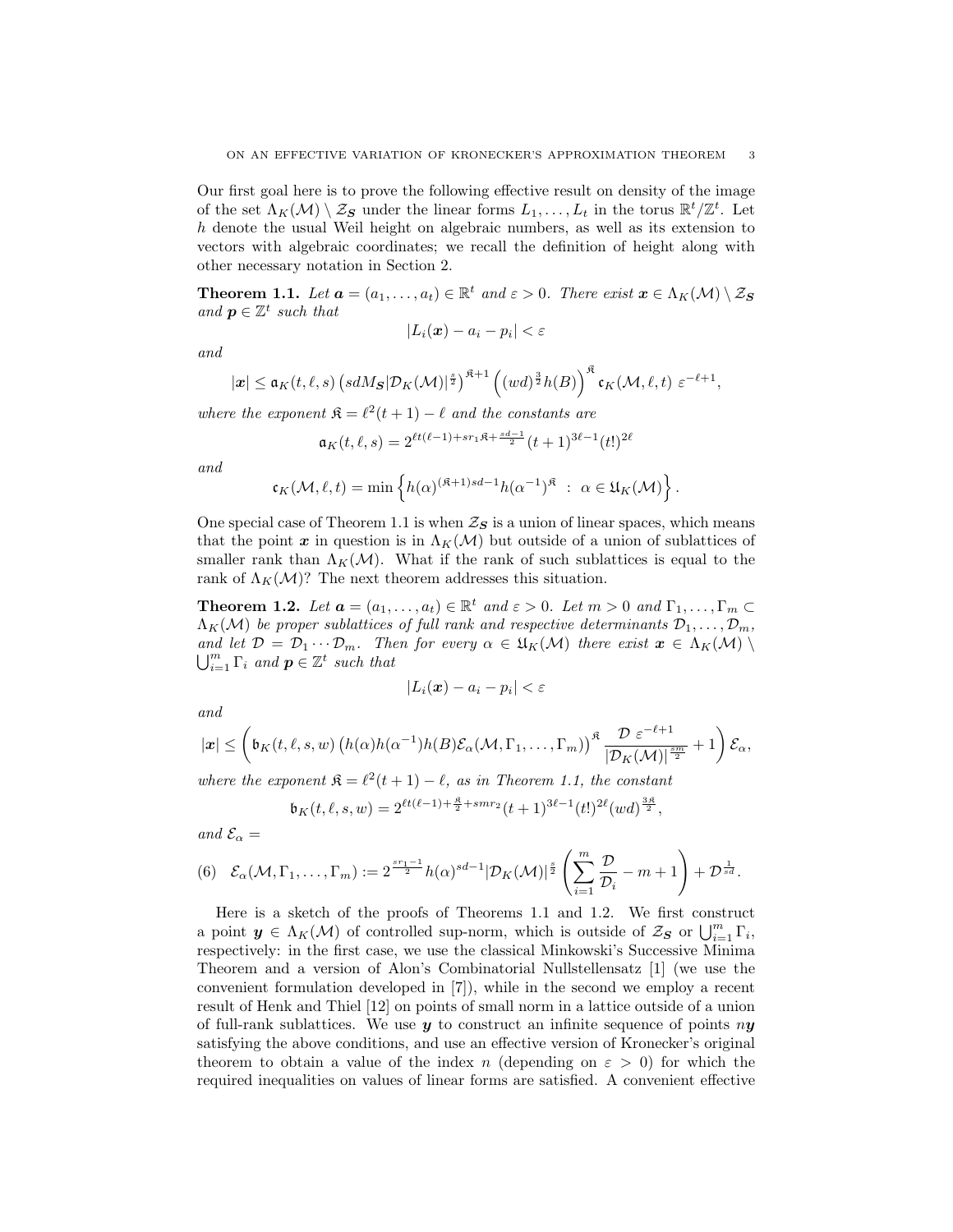version of Kronecker's theorem that we use is worked out in Section [3.](#page-5-0) It should be remarked that the most important feature of approximation results such as our Theorems [1.1](#page-3-0) and [1.2](#page-3-1) is the exponent on  $\varepsilon$  in the bounds for  $|x|$ . As we show, this exponent is the same as in the corresponding bound of the effective version of Kronecker's theorem that we use.

Remark 1.1. As mentioned above, there are some effective versions of Kronecker's theorem in the literature, such as the one produced by Malajovich [\[15\]](#page-12-2). Vesselin Dimitrov also informed me that a similar result can also be obtained using the Erdös-Turan-Koksma inequality in discrepancy theory (see Theorem 1.21 of  $[6]$ ). The version derived in Section [3](#page-5-0) however has a substantially better exponent on  $\varepsilon$ ; this argument, based on Liouville's inequality and a homogeneous-inhomogeneous transference principle was suggested by the referee.

In Section [2](#page-4-0) we introduce the necessary notation and provide all the details of our setup. We then prove Theorem [1.1](#page-3-0) in Section [4](#page-7-0) and Theorem [1.2](#page-3-1) in Section [5.](#page-10-0)

## 2. NOTATION AND SETUP

<span id="page-4-0"></span>Let the notation be as in Section [1.](#page-1-1) Here we introduce some additional notation needed for our algebraic setup. Let the number field K have discriminant  $\mathcal{D}_K$ ,  $r_1$ real embeddings  $\sigma_1, \ldots, \sigma_{r_1}$  of K, and  $r_2$  conjugate pairs of complex embeddings  $\tau_1, \overline{\tau}_1, \ldots, \tau_{r_2}, \overline{\tau}_{r_2}$ , then  $d = r_1 + 2r_2$ . For each  $\tau_k$ , write  $\Re(\tau_k)$  for its real part and  $\Im(\tau_k)$  for its imaginary part. Let us write  $M(K)$  for the set of all places of K, then the archimedean places of  $K$  are in correspondence with the embeddings of  $K$ , and we choose the absolute values  $| \, |_{v_1}, \ldots, | \, |_{v_{r_1+r_2}}$  so that for each  $a \in K$ 

$$
|a|_{v_k} = |\sigma_k(a)| \ \forall \ 1 \leq k \leq r_1
$$

and

$$
|a|_{v_{r_1+k}} = |\tau_k(a)| = \sqrt{\Re(\tau_k(a))^2 + \Im(\tau_k(a))^2} \,\,\forall\,\, 1 \leq k \leq r_2,
$$

where  $\vert \vert$  stands for the usual absolute value on  $\mathbb R$  or  $\mathbb C$ , respectively. For each  $v \in M(K)$ , we write  $K_v$  for the completion of K at v, and for each  $n \geq 1$  we define a local norm  $| \ |_v : K_v^n \to \mathbb{R}$  by

$$
|\boldsymbol{a}|_v := \max_{1 \le j \le n} |a_j|_v,
$$

for each  $\mathbf{a} = (a_1, \ldots, a_n) \in K_v^n$ . Then the extended Weil height on  $K^n$  is given by

$$
h(\boldsymbol{a}) = \prod_{v \in M(K)} \max\{1, |\boldsymbol{a}|_v\}^{d_v/d},
$$

where  $d_v = [K_v : \mathbb{Q}_v]$  is the local degree of K at v, so that  $\sum_{v|u} d_v = d$  for each  $u \in M(\mathbb{Q}).$ 

For each integer  $n \geq 1$ , define the standard Minkowski embedding  $\rho_K^n : K^n \to$  $\mathbb{R}^{nd}$  by

$$
\rho_K^n(\mathbf{a}) := \left(\sigma_1^n(\mathbf{a}), \ldots, \sigma_{r_1}^n(\mathbf{a}), \Re(\tau_1^n(\mathbf{a})), \Im(\tau_1^n(\mathbf{a})), \ldots, \Re(\tau_{r_2}^n(\mathbf{a})), \Im(\tau_{r_2}^n(\mathbf{a}))\right).
$$

We will now use Minkowski embedding to construct lattices from  $\mathcal{O}_K$ -modules and outline some of their main properties; see [\[8\]](#page-11-5) for further details. Let  $1 \leq s \leq w$  be integers, and let  $\mathcal{M} \subset K^w$  be an  $\mathcal{O}_K$ -module such that  $\mathcal{M} \otimes_K K \cong K^s$ . By the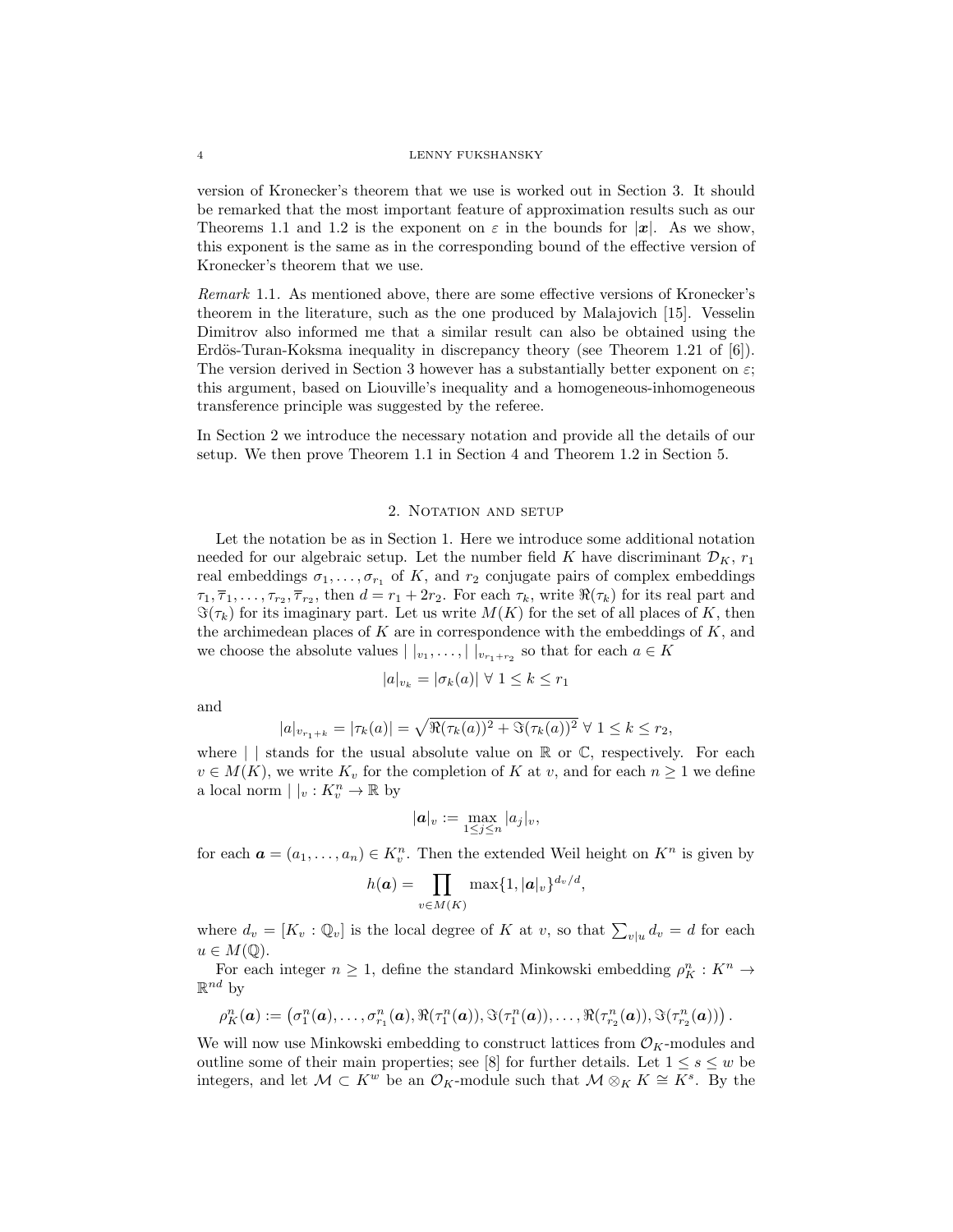structure theorem for finitely generated projective modules over Dedekind domains (see, for instance [\[14\]](#page-12-5)),

<span id="page-5-1"></span>
$$
\mathcal{M} = \left\{ \sum_{j=1}^{s} \beta_j \mathbf{y}_j : \mathbf{y}_j \in \mathcal{O}_K^w, \ \beta_j \in \mathcal{I}_j \right\}
$$

for some  $\mathcal{O}_K$ -fractional ideals  $\mathcal{I}_1, \ldots, \mathcal{I}_s$  in K. By Proposition 13 on p.66 of [\[14\]](#page-12-5), the discriminant of  $M$  is then

(7) 
$$
\mathcal{D}_K(\mathcal{M}) := \mathcal{D}_K \prod_{j=1}^s \mathbb{N}(\mathcal{I}_j)^2,
$$

where  $\mathbb{N}(\mathcal{I}_j)$  is the norm of the fractional ideal  $\mathcal{I}_j$ .

Let  $\Lambda_K(\mathcal{M}) := \rho_K^w(\mathcal{M})$  be an algebraic lattice of rank sd in  $\mathbb{R}^{wd}$ , then a direct adaptation of Lemma 2 on p.115 of [\[14\]](#page-12-5) implies that the determinant of  $\Lambda_K(\mathcal{M})$  is

<span id="page-5-4"></span>(8) 
$$
\det(\Lambda_K(\mathcal{M})) = 2^{-sr_2} |\mathcal{D}_K(\mathcal{M})|^{\frac{s}{2}} = 2^{-sr_2} |\mathcal{D}_K|^{\frac{s}{2}} \prod_{j=1}^s \mathbb{N}(\mathcal{I}_j),
$$

where the last identity follows by [\(7\)](#page-5-1) above. Let  $\mathbf{x} \in \Lambda_K(\mathcal{M})$ , then  $\mathbf{x} = \rho_K^w(\mathbf{a})$  for some  $\textit{\textbf{a}} \in \mathcal{M}$  and

$$
|\mathbf{x}| \ge \frac{1}{\sqrt{2}}h(\alpha)^{-1},
$$

for any  $\alpha \in \mathfrak{U}_K(\mathcal{M})$  by inequality (54) of [\[8\]](#page-11-5). Let  $v \in M(K)$  be an archimedean place, and assume first that it corresponds to a real embedding  $\sigma_j$  for some  $1 \leq j \leq$  $r_1$ , then  $|\boldsymbol{a}|_v = |\boldsymbol{x}|$ . On the other hand, if v corresponds to a complex embedding  $\tau_j$ for some  $1 \leq j \leq r_2$ , then  $|\boldsymbol{a}|_v \leq \left(\sum_{j=1}^{wd} x_j^2\right)^{1/2} \leq$ √ wd |x|. Hence for each  $v | \infty$ , (10)  $|\mathbf{x}| \leq |\mathbf{a}|_v \leq$ √  $wd |x|.$ 

Let  $L_1, \ldots, L_t$  be the linear forms defined in [\(5\)](#page-2-0). For each  $1 \leq i \leq t$ , we define

<span id="page-5-3"></span><span id="page-5-2"></span>
$$
|L_i|_v = \max_{1 \le j \le wd} |b_{ij}|_v,
$$

for each place  $v \in M(E)$ , and define the height of  $L_i$  to be

$$
h(L_i) = H(1, b_{i1}, \dots, b_{i(wd)}) = \prod_{v \in M(E)} \max\{1, |L_i|_v\}^{\ell_v/\ell}.
$$

We similarly define the height of the matrix  $B$  to be

$$
h(B) = H(1, b_{11}, \ldots, b_{t(wd)}),
$$

then  $h(L_i) \leq h(B)$  for all  $1 \leq i \leq t$ . We are now ready to proceed.

## 3. An effective version of Kronecker's theorem

<span id="page-5-0"></span>In this section we derive an effective version of Kronecker's theorem, which we then use to prove Theorems [1.1](#page-3-0) and [1.2.](#page-3-1) Similar to the setup in the beginning of Section [1,](#page-1-1) let  $1, \theta_1, \ldots, \theta_t$  be Q-linearly independent real algebraic numbers. For each  $1 \leq j \leq t$ , let  $f_j(x) \in \mathbb{Z}[x]$  be the minimal polynomial of  $\theta_j$  of degree  $d_j$ ,  $|f_j|$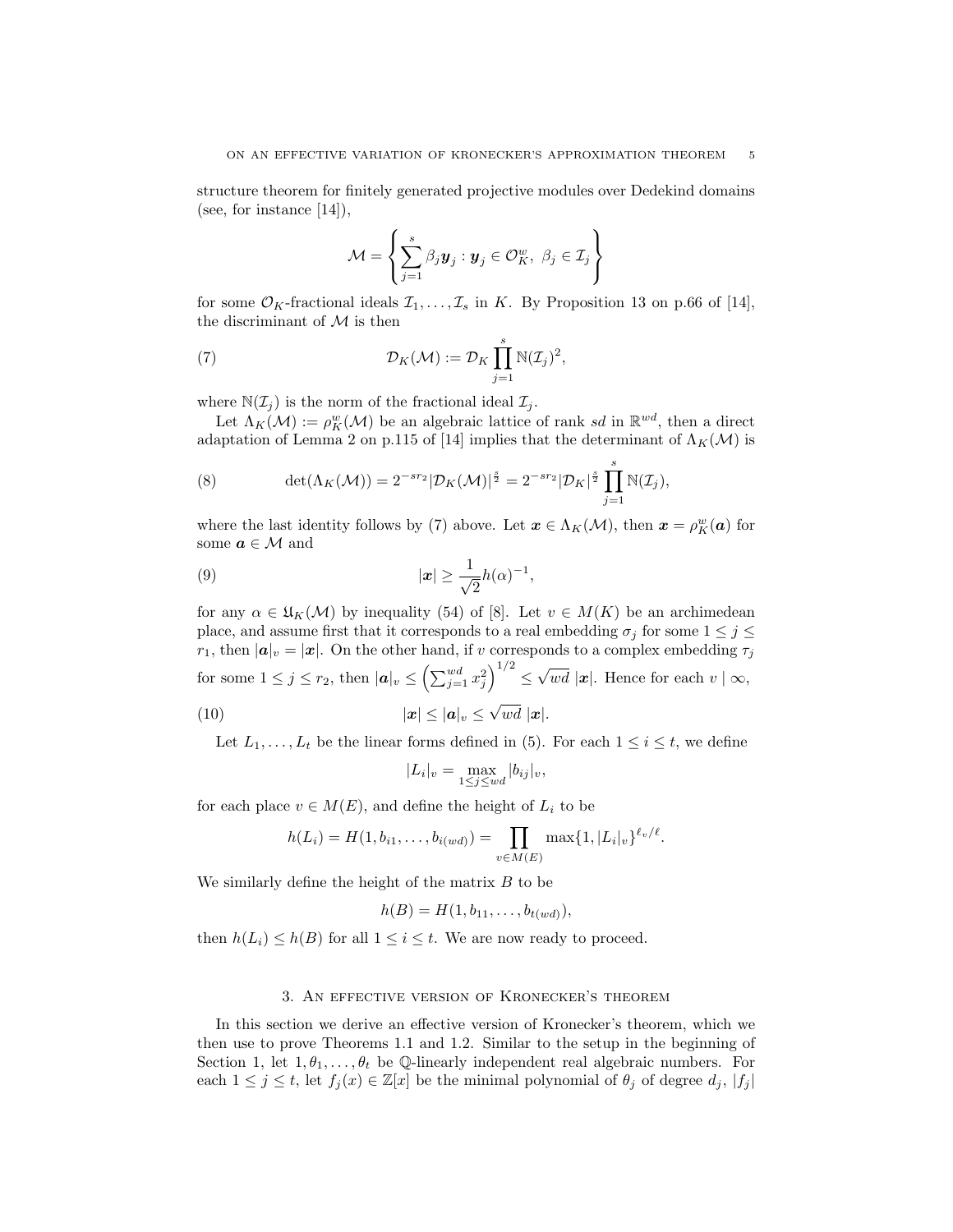be the maximum of absolute values of the coefficients of  $f_j$ , and  $A_j$  be the leading coefficient of  $f_j$ , so  $A_j \leq |f_j|$ . By Lemma 3.11 of [\[18\]](#page-12-6),

$$
\frac{1}{2^{d_j}} |f_j| \le h(\theta_j)^{d_j} \le \sqrt{d_j+1} |f_j|,
$$

for every  $1 \leq j \leq t$ . Define A to be the least common multiple of  $A_1, \ldots, A_t$ , so

(11) 
$$
A \leq \prod_{j=1}^t |f_j| \leq \prod_{j=1}^t (2h(\theta_j))^{d_j}.
$$

Let  $F = \mathbb{Q}(\theta_1, \dots, \theta_t)$  be a number field of degree  $e \ge t + 1$ , then  $e \le \prod_{j=1}^t d_j$ . Let  $\theta_{t+1}, \ldots, \theta_{e-1} \in F$  be such that

$$
1 = \theta_0, \theta_1, \dots, \theta_t, \theta_{t+1}, \dots, \theta_{e-1}
$$

form a Q-basis for F. Let  $\sigma_1, \ldots, \sigma_e$  be the embeddings of F into C. We recall Liouville inequality. For any  $\mathbf{m} = (m_0, \ldots, m_t, 0, \ldots, 0) \in \mathbb{Z}^e$ ,

(12) 
$$
A^e \prod_{i=1}^e \left| \sum_{j=0}^{e-1} \sigma_i(\theta_j) m_j \right| \ge 1,
$$

and so

(13) 
$$
A^{e}\left((t+1)\max_{1\leq i\leq e, 0\leq j\leq t}|\sigma_{i}(\theta_{j})|\right)^{e-1}|\mathbf{m}|^{e-1}||m_{1}\theta_{1}+\cdots+m_{t}\theta_{t}||\geq 1.
$$

Now observe that

$$
\max_{1 \le i \le e, 0 \le j \le t} |\sigma_i(\theta_j)| \le \max_{1 \le j \le t} h(\theta_j)^{d_j},
$$

and so define

<span id="page-6-1"></span>(14) 
$$
C_1 = C_1(\theta_1, ..., \theta_t) := \left( (t+1) \max_{1 \leq j \leq t} h(\theta_j)^{d_j} \right)^{e-1} \prod_{j=1}^t (2h(\theta_j))^{ed_j}.
$$

Then for any  $\mathbf{0} \neq \mathbf{m} \in \mathbb{Z}^t$ ,

(15) 
$$
||m_1\theta_1 + \cdots + m_t\theta_t|| \geq C_1^{-1}|\mathbf{m}|^{-e+1}.
$$

We will now apply a transference homogeneous-inhomogeneous argument. A transference principle of this sort was first described in Chapter V, §4 of [\[3\]](#page-11-6); the particular stronger result we are applying here is obtained in [\[2\]](#page-11-7). Let us write

<span id="page-6-0"></span>
$$
M(\boldsymbol{y}) = \sum_{i=1}^t \theta_i y_i
$$

for  $\mathbf{y} = (y_1, \dots, y_t) \in \mathbb{Z}^t$ , and let

$$
L_j(x) = \theta_j x, \ 1 \le j \le t
$$

for  $x \in \mathbb{Z}$ . Then [\(15\)](#page-6-0) guarantees that for any  $\mathbf{0} \neq \mathbf{y} \in \mathbb{Z}^t$  with  $|\mathbf{y}| \leq Y$ ,

$$
||M(\mathbf{y})|| \geq C_1^{-1}Y^{-(e-1)}
$$

.

Now applying the transference Lemma 3 of [\[2\]](#page-11-7) to these linear forms, we have that for every  $\boldsymbol{a} = (a_1, \ldots, a_t) \in \mathbb{R}^t$  there exists  $x \in \mathbb{Z}$  such that  $|x| \leq 2^{-t}((t+1)!)^2 \mathcal{C}_1 Y^{e-1}$ and

$$
\max_{1 \le j \le t} \|L_j(x) - a_j\| \le 2^{-t}((t+1)!)^2 Y^{-1}.
$$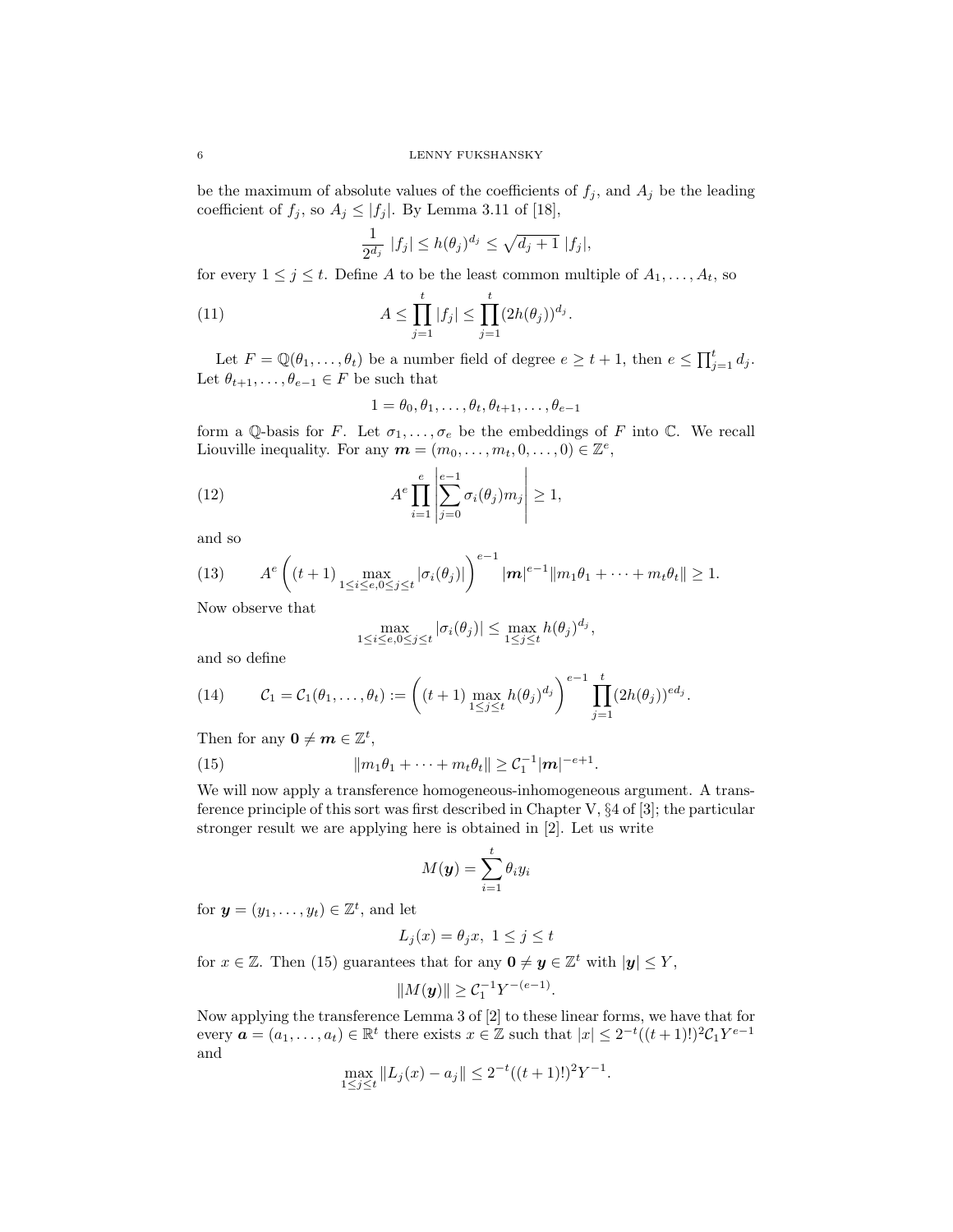Letting  $Q = (2^t((t+1)!)^{-2}Y)^{e-1}$ , we obtain that

$$
\max_{1 \le j \le t} \|L_j(x) - \alpha_j\| \le Q^{-\frac{1}{e-1}}
$$

for some  $0 \neq x \in \mathbb{Z}$  with  $|x| \leq 2^{-et}((t+1)!)^{2e}C_1Q$ . Taking  $\varepsilon = Q^{-\frac{1}{e-1}}$  immediately yields the following effective version of Kronecker's theorem.

<span id="page-7-1"></span>**Theorem 3.1.** Let  $1, \theta_1, \ldots, \theta_t$  be Q-linearly independent real algebraic numbers, and let  $e = [\mathbb{Q}(\theta_1, \dots, \theta_t) : \mathbb{Q}]$ . Let  $\mathcal{C}_1$  be given by [\(14\)](#page-6-1) above, and let  $\varepsilon > 0$ . Then for any  $(a_1, \ldots, a_t) \in \mathbb{R}^t$  there exists  $q \in \mathbb{Z} \setminus \{0\}$  such that

(16) 
$$
\|q\theta_j - a_j\| \leq \varepsilon, \ 1 \leq j \leq t
$$

and

<span id="page-7-2"></span>
$$
|q| \le 2^{-et}((t+1)!)^{2e} \mathcal{C}_1 \varepsilon^{-e+1}.
$$

In particular, if  $h(\theta_j) \leq H$  for all  $1 \leq j \leq t$  and  $\max\{e, d_1, \ldots, d_t\} \leq \ell$ , then

$$
|q| \le \left( 2^{\ell t (\ell-1)} (t+1)^{3\ell-1} (t!)^{2\ell} H^{\ell^2 (t+1)-\ell} \right) \varepsilon^{-\ell+1}.
$$

Remark 3.1. Stronger non-effective results can be derived as corollaries of Schmidt's subspace theorem. For instance, results discussed in Chapter 6, §2 of [\[16\]](#page-12-7) together with the transference principles of Chapter V,  $\S 4$  of  $\S 3$  and  $\S 2$  imply, for any  $\varepsilon > 0$  and  $\boldsymbol{a} \in \mathbb{R}^t$  under the assumptions of Theorem [3.1,](#page-7-1) the existence of  $q \in \mathbb{Z}$ satisfying [16](#page-7-2) such that

$$
|q| \leq \mathcal{C}'(\delta) \varepsilon^{-t-\delta},
$$

for any  $\delta > 0$ , where the constant  $\mathcal{C}'(\delta)$  is non-effective. This would result in the same exponent on  $\varepsilon$  in the bounds for |q| in Theorems [1.1](#page-3-0) and [1.2,](#page-3-1) but with non-effective constants.

## 4. Proof of Theorem [1.1](#page-3-0)

<span id="page-7-0"></span>Here we present the proof of our first result. Since  $\Lambda_K(\mathcal{M}) \nsubseteq \mathcal{Z}_\mathbf{S}$ ,  $\Lambda_K(\mathcal{M}) \nsubseteq$  $Z(\mathcal{S}_i)$  for all  $1 \leq i \leq m$ , and so for each i at least one polynomial  $P_i$  in  $\mathcal{S}_i$  is not identically zero on  $\Lambda_K(\mathcal{M})$ . Clearly for each  $1 \leq i \leq m$ ,

$$
Z(\mathcal{S}_i) \subseteq Z(P_i) := \left\{ \boldsymbol{x} \in \mathbb{R}^{wd} : P_i(\boldsymbol{x}) = 0 \right\}.
$$

Define

$$
P(\boldsymbol{x}) = \prod_{i=1}^m P_i(\boldsymbol{x}),
$$

so that  $\Lambda_K(\mathcal{M}) \nsubseteq Z(P)$  while  $\mathcal{Z}_S \subseteq Z(P)$  and  $\deg(P) \leq M_S$ . We will next construct a point  $y \in \Lambda_K(\mathcal{M})$  of controlled sup-norm such that  $P(y) \neq 0$ .

Let  $V = \text{span}_{\mathbb{R}} \Lambda_K(\mathcal{M})$  be the sd-dimensional subspace of  $\mathbb{R}^{wd}$  spanned by the lattice  $\Lambda_K(\mathcal{M})$ . For a positive real number  $\mu$ , let us write

$$
C_V(\mu):=\{\bm{x}\in V: |\bm{x}|\leq \mu\}
$$

for the sd-dimensional cube with side-length  $2\mu$  centered at the origin in V, so  $C_V(\mu) = \mu C_V(1)$ . Let  $0 < \lambda_1 \leq \lambda_2 \leq \cdots \leq \lambda_{sd}$  be the successive minima of  $\Lambda_K(\mathcal{M})$  with respect to the cube  $C_V(1)$ . In other words, for each  $1 \leq i \leq sd$ ,

$$
\lambda_i := \min \left\{ \mu \in \mathbb{R}_{>0} : \dim_{\mathbb{R}} \operatorname{span}_{\mathbb{R}} \left( \Lambda_K(\mathcal{M}) \cap C_V(\mu) \right) \geq i \right\}.
$$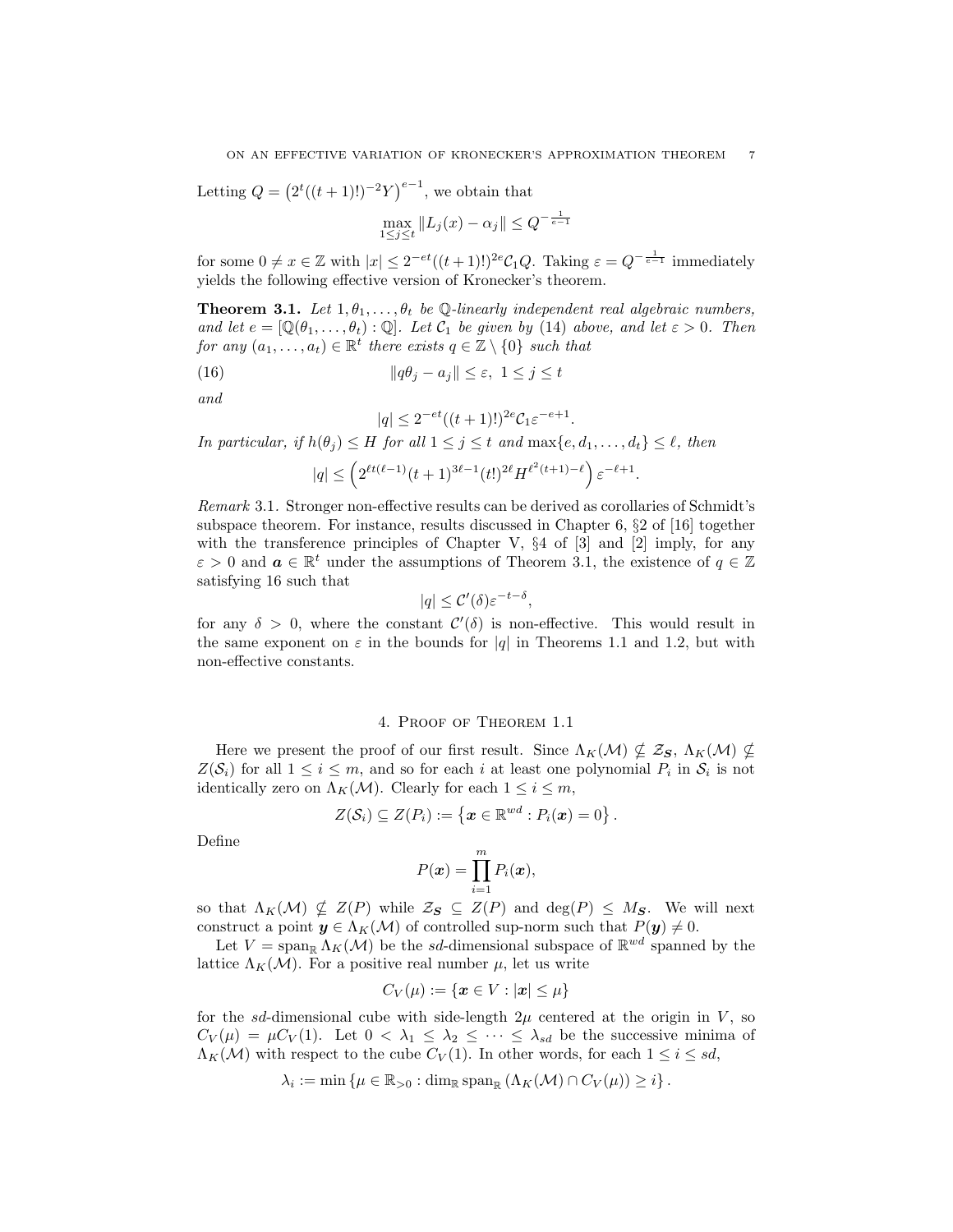Let  $v_1, \ldots, v_{sd}$  be a collection of linearly independent vectors in  $\Lambda_K(\mathcal{M})$  corresponding to these successive minima, then  $|v_i| = \lambda_i$ . Since the volume of sddimensional cube  $C_V(1)$  is  $2^{sd}$ , Minkowski's Successive Minima Theorem (see, for instance, [\[4\]](#page-11-8) or [\[10\]](#page-11-9)) implies that

<span id="page-8-0"></span>
$$
\frac{\det(\Lambda_K(\mathcal{M}))}{(sd)!} \leq \prod_{i=1}^{sd} |\mathbf{v}_i| \leq \det(\Lambda_K(\mathcal{M})),
$$

where  $\frac{1}{\sqrt{2}}$  $\frac{1}{2}h(\alpha)^{-1} \leq |v_1| \leq \cdots \leq |v_{sd}|$ , by [\(9\)](#page-5-2). This means that

(17) 
$$
|\boldsymbol{v}_1| \leq \cdots \leq |\boldsymbol{v}_{sd}| \leq \left(\sqrt{2}h(\alpha)\right)^{sd-1} \det(\Lambda_K(\mathcal{M})).
$$

Let  $I(M_S) = \{0, 1, 2, \ldots, M_S\}$  be the set of the first  $M_S + 1$  non-negative integers. For each  $\xi \in I(M_S)^{sd}$ , define

$$
\boldsymbol{v}(\boldsymbol{\xi}) = \sum_{i=1}^{sd} \xi_i \boldsymbol{v}_i,
$$

then

<span id="page-8-1"></span>
$$
(18) \ |\boldsymbol{v}(\boldsymbol{\xi})| = \max_{1 \leq j \leq wd} \left| \sum_{i=1}^{sd} \xi_i v_{ij} \right| \leq sd |\boldsymbol{\xi}| |\boldsymbol{v}_{sd}| \leq sdM\mathbf{s} \left( \sqrt{2}h(\alpha) \right)^{sd-1} \det(\Lambda_K(\mathcal{M})),
$$

by [\(17\)](#page-8-0). Assume that  $P(v(\xi)) = 0$  for each  $\xi \in I(M_S)^{sd}$ . Then Theorem 4.2 of [\[7\]](#page-11-3) implies that  $P(x)$  must be identically zero on V, which would contradict the fact that P does not vanish identically on  $\Lambda_K(\mathcal{M})$ . Hence there must exist some  $\xi \in I(M_S)^{sd}$  such that P does not vanish at the corresponding  $y := v(\xi)$ , and  $|y| \leq s dM_S \left(\sqrt{2}h(\alpha)\right)^{sd-1} \det(\Lambda_K(\mathcal{M}))$  by [\(18\)](#page-8-1). Since  $P(x)$  is a homogeneous polynomial, it must be true that  $P(ny) \neq 0$  for every  $n \in \mathbb{Z}_{>0}$ . On the other hand, by our construction

$$
n\mathbf{y}=n\sum_{i=1}^{sd}\xi_i\mathbf{v}_i\in\text{span}_{\mathbb{Z}}\{\mathbf{v}_1,\ldots,\mathbf{v}_{sd}\}\subseteq\Lambda_K(\mathcal{M}),
$$

and so  $\{ny\}_{n\in\mathbb{Z}_{>0}}$  gives an infinite sequence of points in  $\Lambda_K(\mathcal{M})$  outside of  $\mathcal{Z}_\mathbf{S}$ . For each such point, we have

<span id="page-8-2"></span>
$$
L_i(n\mathbf{y}) = nL_i(\mathbf{y}), \ \forall \ 1 \leq i \leq t.
$$

Let us define, for each  $1 \leq i \leq t$ ,

(19) 
$$
\theta_i := L_i(\mathbf{y}) = \sum_{j=1}^{wd} b_{ij} y_j \neq 0,
$$

since  $y_j \in K_1$ , not all zero, and  $b_{ij}$  are K<sub>1</sub>-linearly independent. Notice that  $\theta_1, \ldots, \theta_t \in E$ , and hence all of them are algebraic numbers of degree  $\leq \ell$ . Let  $\alpha \in \mathfrak{U}_{\kappa}(M)$ . Then, by [\(10\)](#page-5-3), for each archimedean  $v \in M(E)$ 

<span id="page-8-3"></span>
$$
\text{max}\{1, |\theta_i|_v\} \leq \max\{1, (wd)^{\frac{3}{2}}|L_i|_v|\mathbf{y}|\} \leq (wd)^{\frac{3}{2}} \max\{1, |\mathbf{y}|\} \max\{1, |L_i|_v\}
$$

(20) 
$$
\leq \sqrt{2} (wd)^{\frac{3}{2}} h(\alpha) |\mathbf{y}| \max\{1, |L_i|_v\},
$$

by (9). By (18), 
$$
|\mathbf{y}| \leq sdM_{\mathbf{S}} \left(\sqrt{2}h(\alpha)\right)^{sd-1} \det(\Lambda_K(\mathcal{M}))
$$
, and hence

(21) 
$$
\max\{1, |\theta_i|_v\} \le sd(wd)^{\frac{3}{2}}M_{\mathbf{S}}\left(\sqrt{2}h(\alpha)\right)^{sd}\det(\Lambda_K(\mathcal{M}))\max\{1, |L_i|_v\}.
$$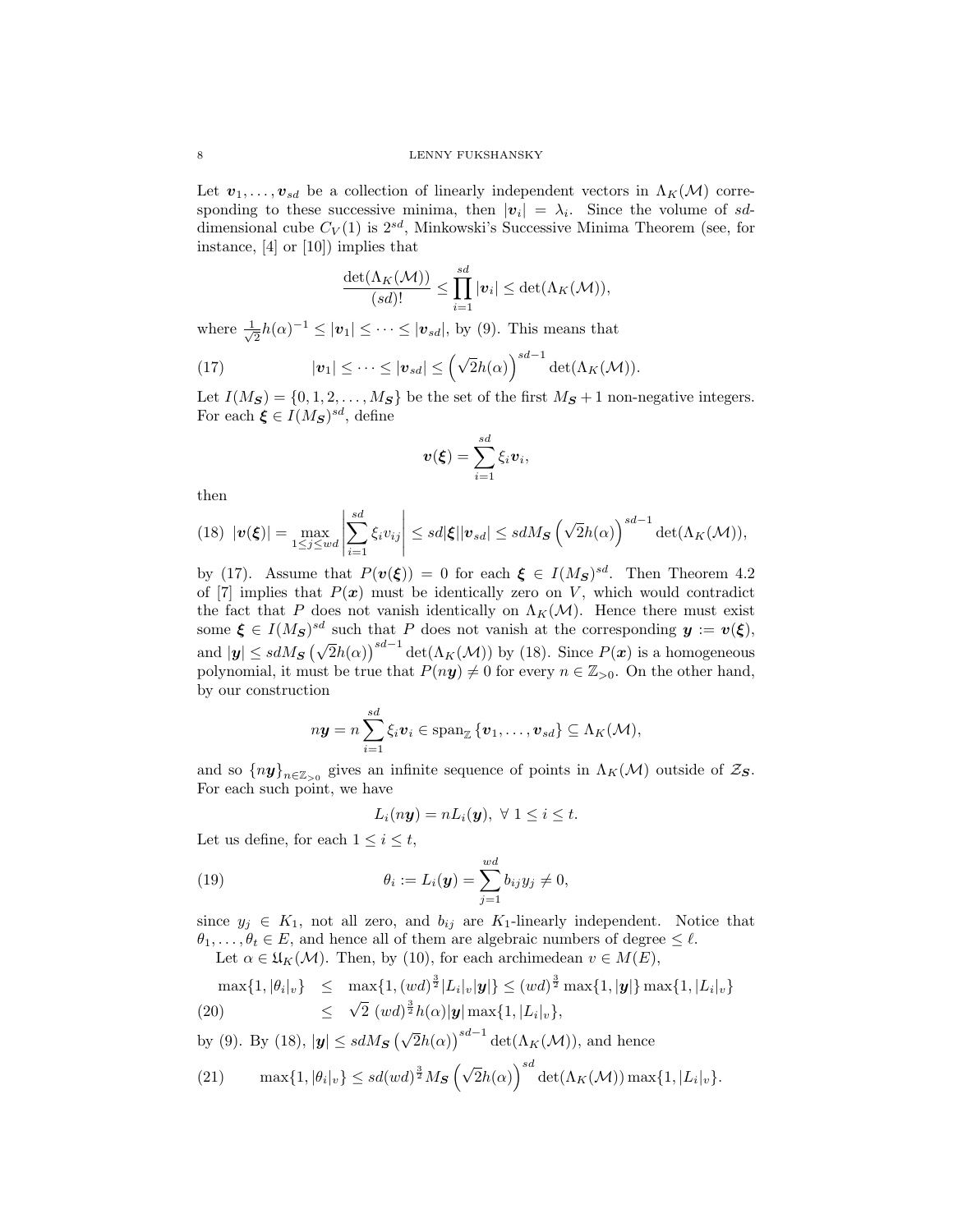Now suppose  $v \in M(E)$  is non-archimedean. Then  $\alpha y_i$  is an algebraic integer for each  $1 \leq j \leq wd$ , and hence  $|\alpha y_j|_v = |\alpha|_v |y_j|_v \leq 1$ , meaning that

<span id="page-9-2"></span>
$$
\max\{1, |y_1|_v, \ldots, |y_{wd}|_v\} \le \max\{1, |\alpha|_v^{-1}\}.
$$

Then

$$
\max\{1, |\theta_i|_v\} \leq \max\{1, |L_i|_v\} \max\{1, |y_1|_v, \dots, |y_{wd}|_v\}
$$
  
(22) 
$$
\leq \max\{1, |\alpha^{-1}|_v\} \max\{1, |L_i|_v\},
$$

for each non-archimedean  $v \in M(E)$ . Taking a product over all places of E, we obtain:

$$
h(\theta_i) = \prod_{v \in M(E)} \max\{1, |\theta_i|_v\}^{\frac{\ell_v}{\ell}} = \left(\prod_{v \mid \infty} \max\{1, |\theta_i|_v\}^{\ell_v} \times \prod_{v \nmid \infty} \max\{1, |\theta_i|_v\}^{\ell_v}\right)^{\frac{1}{\ell}}
$$
  

$$
\leq sd(wd)^{\frac{3}{2}}M_{\mathbf{S}}\left(\sqrt{2}h(\alpha)\right)^{sd} \det(\Lambda_K(\mathcal{M}))h(L_i) \prod_{v \nmid \infty} \max\{1, |\alpha^{-1}|_v\}^{\frac{\ell_v}{\ell}}
$$
  

$$
\leq sd(wd)^{\frac{3}{2}}M_{\mathbf{S}}\left(\sqrt{2}h(\alpha)\right)^{sd}h(\alpha^{-1}) \det(\Lambda_K(\mathcal{M}))h(L_i).
$$

Recalling that  $h(L_i) \leq h(B)$  for all  $1 \leq i \leq t$ , we obtain

<span id="page-9-0"></span>(23) 
$$
h(\theta_i) \leq 2^{\frac{sd}{2}} sd(wd)^{\frac{3}{2}}M_{\mathbf{S}}h(\alpha)^{sd}h(\alpha^{-1})\det(\Lambda_K(\mathcal{M}))h(B),
$$

for each  $1 \leq i \leq t$ , where the choice of  $\alpha \in \mathfrak{U}_K(\mathcal{M})$  is arbitrary.

We will now show that  $1, \theta_1, \ldots, \theta_t$  are Q-linearly independent. Suppose not, then there exist  $c_0, c_1, \ldots, c_t \in \mathbb{Q}$ , not all zero, such that

$$
c_0 = \sum_{i=1}^t c_i \theta_i = \sum_{i=1}^t \sum_{j=1}^{wd} c_i y_j b_{ij},
$$

where not all  $c_iy_j$  are equal to zero. Recall that  $y \in \Lambda_K(\mathcal{M})$ , meaning that coordinates of  $y$  are in  $K_1$ , hence all  $c_i y_j$  are in  $K_1$ . This contradicts the assumption that  $1, b_{11}, \ldots, b_{1(wd)}$  are linearly independent over  $K_1$ . Hence  $1, \theta_1, \ldots, \theta_t$  must be linearly independent over Q.

Now let  $\mathbf{a} = (a_1, \ldots, a_t) \in \mathbb{R}^t$  and  $\varepsilon > 0$ , as in the statement of our theorem. Then, by [\(23\)](#page-9-0) and Theorem [3.1,](#page-7-1) there exists  $q \in \mathbb{Z}$  and  $p \in \mathbb{Z}^t$  such that

<span id="page-9-1"></span>
$$
|q| \leq 2^{\ell t (\ell-1)} (t+1)^{3\ell-1} (t!)^{2\ell} \times
$$
  
(24) 
$$
\times \left(2^{\frac{sd}{2}} sd(wd)^{\frac{3}{2}}M_{\mathbf{S}}h(\alpha)^{sd}h(\alpha^{-1})\det(\Lambda_K(\mathcal{M}))h(B)\right)^{\ell^2(t+1)-\ell} \varepsilon^{-\ell+1}
$$

and

$$
|q\theta_i - a_i - p_i| < \varepsilon \ \forall \ 1 \leq i \leq t.
$$

Letting  $x = qy$ , we see that  $q\theta_i = L_i(x)$  for each  $1 \leq i \leq t$  and  $|x| = |q||y|$ . Combining these observations with [\(18\)](#page-8-1), [\(24\)](#page-9-1) and [\(8\)](#page-5-4) and taking a minimum over all  $\alpha \in \mathfrak{U}_K(\mathcal{M})$  finishes the proof of the theorem.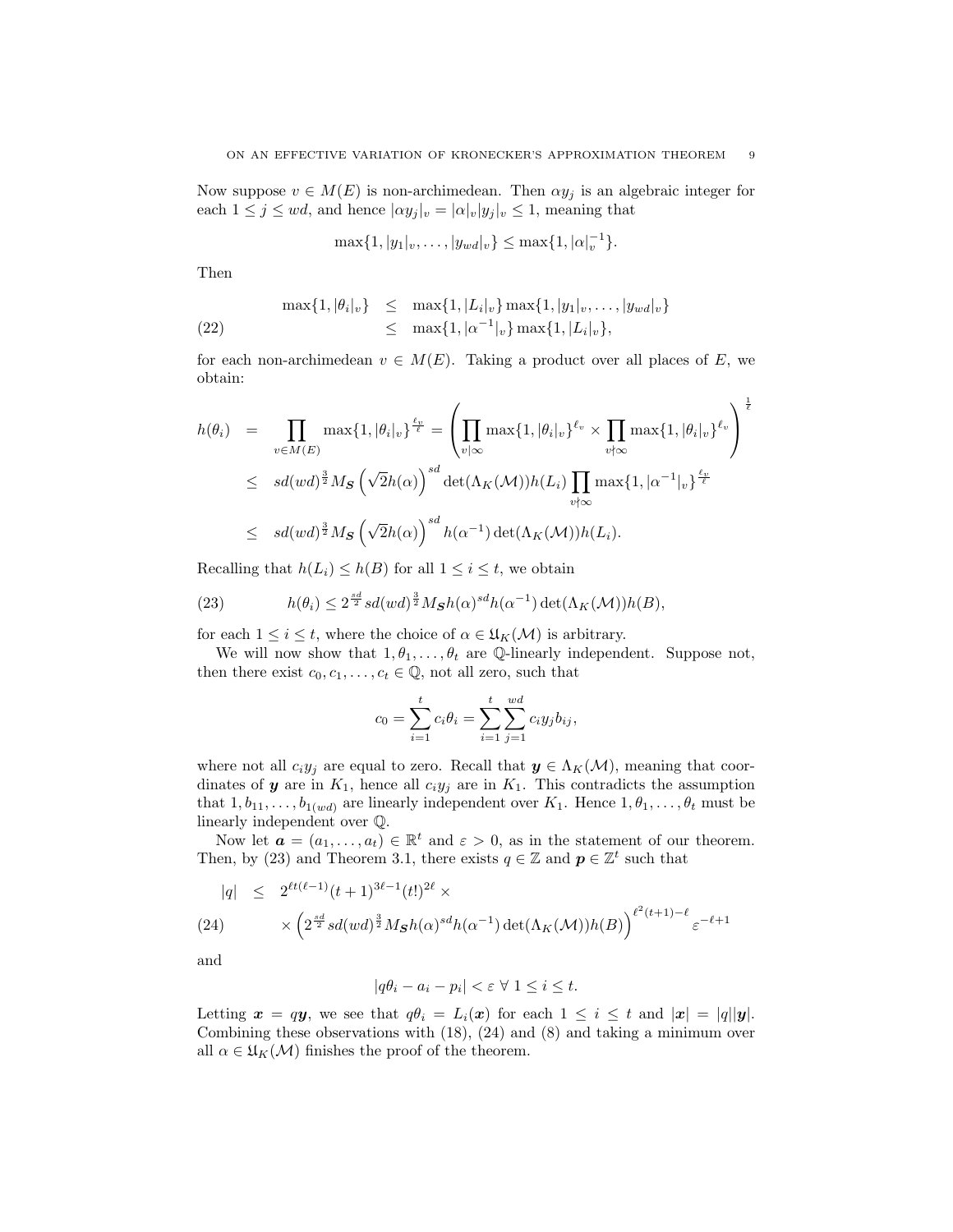## 5. Proof of Theorem [1.2](#page-3-1)

<span id="page-10-0"></span>Let  $\Gamma_1, \ldots, \Gamma_m$  be full-rank sublattices of  $\Lambda_K(\mathcal{M})$  of respective determinants  $\mathcal{D}_1, \ldots, \mathcal{D}_m$ . Let  $\Omega = \cap_{i=1}^m \Gamma_i$ , then  $\Omega$  also has full rank and

$$
\mathcal{D} := \mathcal{D}_1 \cdots \mathcal{D}_m \ge \det \Omega.
$$

We write  $\lambda_i$  for the successive minima of  $\Lambda_K(\mathcal{M})$  and  $\lambda_i(\Omega)$  for the successive minima of  $\Omega$ . Theorem 1.2 of [\[12\]](#page-12-4) implies that there exists  $y \in \Lambda_K(\mathcal{M}) \setminus \bigcup_{i=1}^m \Gamma_i$ such that

$$
|\mathbf{y}| < \frac{\det \Lambda_K(\mathcal{M})}{\lambda_1(\Omega)^{sd-1}} \left( \sum_{i=1}^m \frac{\mathcal{D}}{\mathcal{D}_i} - m + 1 \right) + \lambda_1(\Omega).
$$

Our first goal is to make this bound more explicit in terms of the parameters of  $M$ . First notice that by Minkowski's Successive Minima Theorem,

$$
\lambda_1(\Omega) \le \left(\prod_{i=1}^{sd} \lambda_i(\Omega)\right)^{1/sd} \le (\det \Omega)^{1/sd} \le \mathcal{D}^{1/sd}.
$$

We also need a lower bound on  $\lambda_1(\Omega)$ . Observe that  $\lambda_1(\Omega) \geq \lambda_1$ , while  $\lambda_1 \geq$  $\frac{1}{\sqrt{2}}$  $\frac{1}{2}h(\alpha)^{-1}$  for any  $\alpha \in \mathfrak{U}_K(\mathcal{M})$ , by [\(9\)](#page-5-2) above. Putting these estimates together, we see that

<span id="page-10-1"></span>(25) 
$$
|\mathbf{y}| < \left(\sqrt{2}h(\alpha)\right)^{sd-1} \det \Lambda_K(\mathcal{M}) \left(\sum_{i=1}^m \frac{\mathcal{D}}{\mathcal{D}_i} - m + 1\right) + \mathcal{D}^{1/sd}
$$

for any  $\alpha \in \mathfrak{U}_K(\mathcal{M}).$ 

Since  $y \in \Lambda_K(\mathcal{M})$  and  $|\Lambda_K(\mathcal{M}): \Gamma_i| = \mathcal{D}_i/\det \Lambda_K(\mathcal{M})$  for each  $1 \leq i \leq m$ , it follows that

$$
(g|\Lambda_K(\mathcal{M}) : \Gamma_i|)\mathbf{y} = \frac{g\mathcal{D}_i}{\det \Lambda_K(\mathcal{M})}\mathbf{y} \in \Gamma_i,
$$

for every  $g \in \mathbb{Z}$ , and hence

$$
\left(\frac{g\mathcal{D}_1\cdots\mathcal{D}_m}{\left(\det\Lambda_K(\mathcal{M})\right)^m}\right)\mathbf{y}=\left(\frac{g\mathcal{D}}{\left(\det\Lambda_K(\mathcal{M})\right)^m}\right)\mathbf{y}\in\Omega,
$$

for every  $q \in \mathbb{Z}$ . Therefore, it must be true that

$$
\left(\frac{g\mathcal{D}}{\left(\det \Lambda_K(\mathcal{M})\right)^m} + 1\right)\mathbf{y} \in \Lambda_K(\mathcal{M}) \setminus \bigcup_{i=1}^m \Gamma_i,
$$

for every  $g \in \mathbb{Z}$ . For brevity, let us write  $\mathcal{D}' = \frac{\mathcal{D}}{(\det \Lambda_K(\mathcal{M}))^m}$ .

From here on, the argument is largely similar to the proof of Theorem [1.1](#page-3-0) above, but with some notable changes. For each  $1 \leq i \leq t$ , let  $\theta_i$  be as in [\(19\)](#page-8-2) for our choice of  $y \in \Lambda_K(\mathcal{M}) \setminus \bigcup_{i=1}^m \Gamma_i$  satisfying  $(25)$  as above, then

$$
L_i((g\mathcal{D}'+1)\mathbf{y})=(g\mathcal{D}'+1)\theta_i\ \forall\ 1\leq i\leq t.
$$

Using [\(20\)](#page-8-3) with [\(25\)](#page-10-1) instead of [\(18\)](#page-8-1), we obtain that  $\max\{1, |\theta_i|_v\} \leq$ 

$$
(wd)^{\frac{3}{2}} \left( \left( \sqrt{2}h(\alpha) \right)^{sd} \det \Lambda_K(\mathcal{M}) \left( \sum_{i=1}^m \frac{\mathcal{D}}{\mathcal{D}_i} - m + 1 \right) + \mathcal{D}^{\frac{1}{sd}} \sqrt{2}h(\alpha) \right) \max\{1, |L_i|_v\}
$$

for all archimedean  $v \in M(E)$ , while for the non-archimedean  $v \in M(E)$ ,

 $\max\{1, |\theta_i|_v\} \le \max\{1, |\alpha^{-1}|_v\} \max\{1, |L_i|_v\},$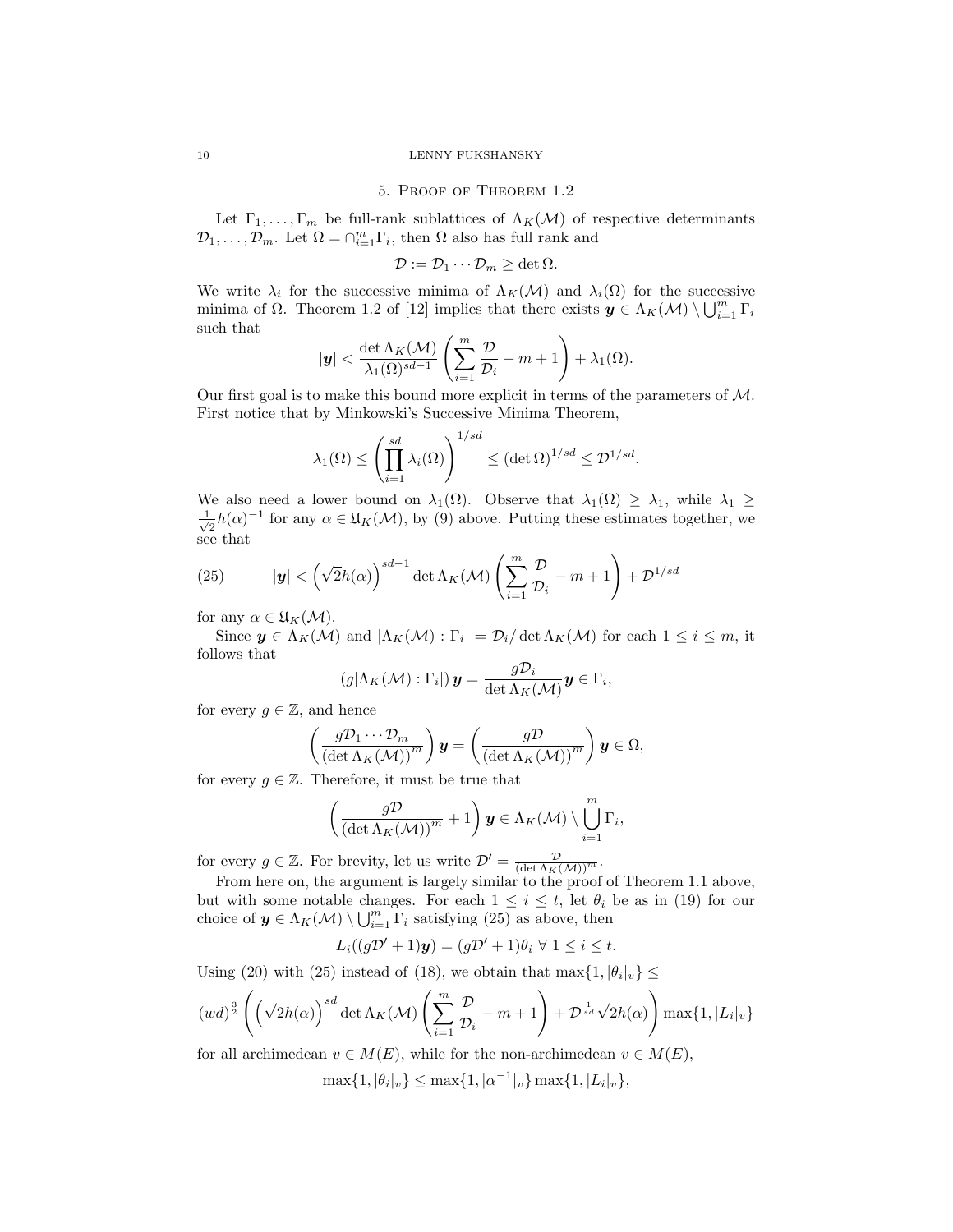as in [\(22\)](#page-9-2). Taking the product over all places of E, we have for every  $1 \leq i \leq t$ :

$$
h(\theta_i) \leq (wd)^{\frac{3}{2}} \sqrt{2}h(\alpha)h(\alpha^{-1})h(B) \times \times \left( \left(\sqrt{2}h(\alpha)\right)^{sd-1} \det \Lambda_K(\mathcal{M}) \left(\sum_{i=1}^m \frac{\mathcal{D}}{\mathcal{D}_i} - m + 1\right) + \mathcal{D}^{\frac{1}{sd}} \right),
$$

and  $1, \theta_1, \ldots, \theta_t$  (and hence  $1, \mathcal{D}'\theta_1, \ldots, \mathcal{D}'\theta_t$ ) are Q-linearly independent by the same reasoning as in the proof of Theorem [1.1.](#page-3-0)

Now let  $\mathbf{a} = (a_1, \ldots, a_t) \in \mathbb{R}^t$  and  $\varepsilon > 0$ , as in the statement of our theorem. Notice that for each  $1 \leq i \leq t$ ,

$$
|(g\mathcal{D}' + 1)\theta_i - a_i - p_i| = |g(\mathcal{D}'\theta_i) + (\theta_i - a_i) - p_i|,
$$

for any integers  $p_1, \ldots, p_t$ . Then, applying Theorem [3.1](#page-7-1) to approximate the vector  $(\theta_1 - a_1, \ldots, \theta_t - a_t)$  by the fractional parts of the integer multiples of the vector  $(\mathcal{D}'\theta_1,\ldots,\mathcal{D}'\theta_t)$ , we conclude that there exists  $g \in \mathbb{Z}$  and  $p \in \mathbb{Z}^t$  such that

<span id="page-11-10"></span>
$$
|g| \leq 2^{\ell t (\ell-1)} (t+1)^{3\ell-1} (t!)^{2\ell} \times
$$
  
(27) 
$$
\times \left( (wd)^{\frac{3}{2}} \sqrt{2} h(\alpha) h(\alpha^{-1}) h(B) \mathcal{E}_{\alpha}(\mathcal{M}, \Gamma_1, \dots, \Gamma_m) \right)^{\ell^2 (t+1) - \ell} \varepsilon^{-\ell+1},
$$

where  $\mathcal{E}_{\alpha}(\mathcal{M}, \Gamma_1, \ldots, \Gamma_m)$  is as in [\(6\)](#page-3-2), and

$$
|g(\mathcal{D}'\theta_i) + (\theta_i - a_i) - p_i| < \varepsilon \ \forall \ 1 \leq i \leq t.
$$

Letting  $\mathbf{x} = (g\mathcal{D}' + 1)\mathbf{y}$ , we see that  $(g\mathcal{D}' + 1)\theta_i = L_i(\mathbf{x})$  for each  $1 \leq i \leq t$  and  $|x| = |qD' + 1||y|$ . Combining these observations with [\(25\)](#page-10-1), [\(27\)](#page-11-10) and [\(8\)](#page-5-4) finishes the proof of the theorem.

Acknowledgement. The author thanks Joshua Corwin for several helpful conversations on the subject of this paper, as well as Gregorio Malajovich and Vesselin Dimitrov for useful communications. The author is especially grateful to the referee for extremely helpful suggestions, which have substantially improved the quality of the bounds; in particular, Section [3](#page-5-0) of the paper is due to the referree.

## **REFERENCES**

- <span id="page-11-2"></span>[1] N. Alon. Combinatorial nullstellensatz. Combin. Probab. Comput., 8(1-2):7–29, 1999.
- <span id="page-11-7"></span>[2] Y. Bugeaud and M. Laurent. On exponents of homogeneous and inhomogeneous Diophantine approximation. Mosc. Math. J., 5(4):747–766, 972, 2005.
- <span id="page-11-6"></span>[3] J. W. S. Cassels. An introduction to Diophantine approximations. Cambridge Univ. Press, 1957.
- <span id="page-11-8"></span>[4] J. W. S. Cassels. An Introduction to the Geometry of Numbers. Springer-Verlag, 1997.
- <span id="page-11-0"></span>[5] L. G. P. Dirichlet. Verallgemeinerung eines Satzes aus der Lehre von den Kettenbrüchen nebst einigen Anwendungen auf die Theorie der Zahlen. S. B. Preuss. Akad. Wiss., pages 93–95, 1842.
- <span id="page-11-4"></span>[6] M. Drmota and R. F. Tichy. Sequences, discrepancies and applications. Lecture Notes in Mathematics, 1651. Springer-Verlag, Berlin, 1997.
- <span id="page-11-3"></span>[7] L. Fukshansky. Algebraic points of small height missing a union of varieties. J. Number Theory, 130(10):2099–2118, 2010.
- <span id="page-11-5"></span>[8] L. Fukshansky and G. Henshaw. Lattice point counting and height bounds over number fields and quaternion algebras. Online J. Anal. Comb., 8(5):20 pp., 2013.
- <span id="page-11-1"></span>[9] S. M. Gonek and H. L. Montgomery. Kronecker's approximation theorem. preprint, 2015.
- <span id="page-11-9"></span>[10] P. M. Gruber and C. G. Lekkerkerker. Geometry of Numbers. Second edition. North-Holland Mathematical Library, 37. North-Holland Publishing Co., Amsterdam, 1987.